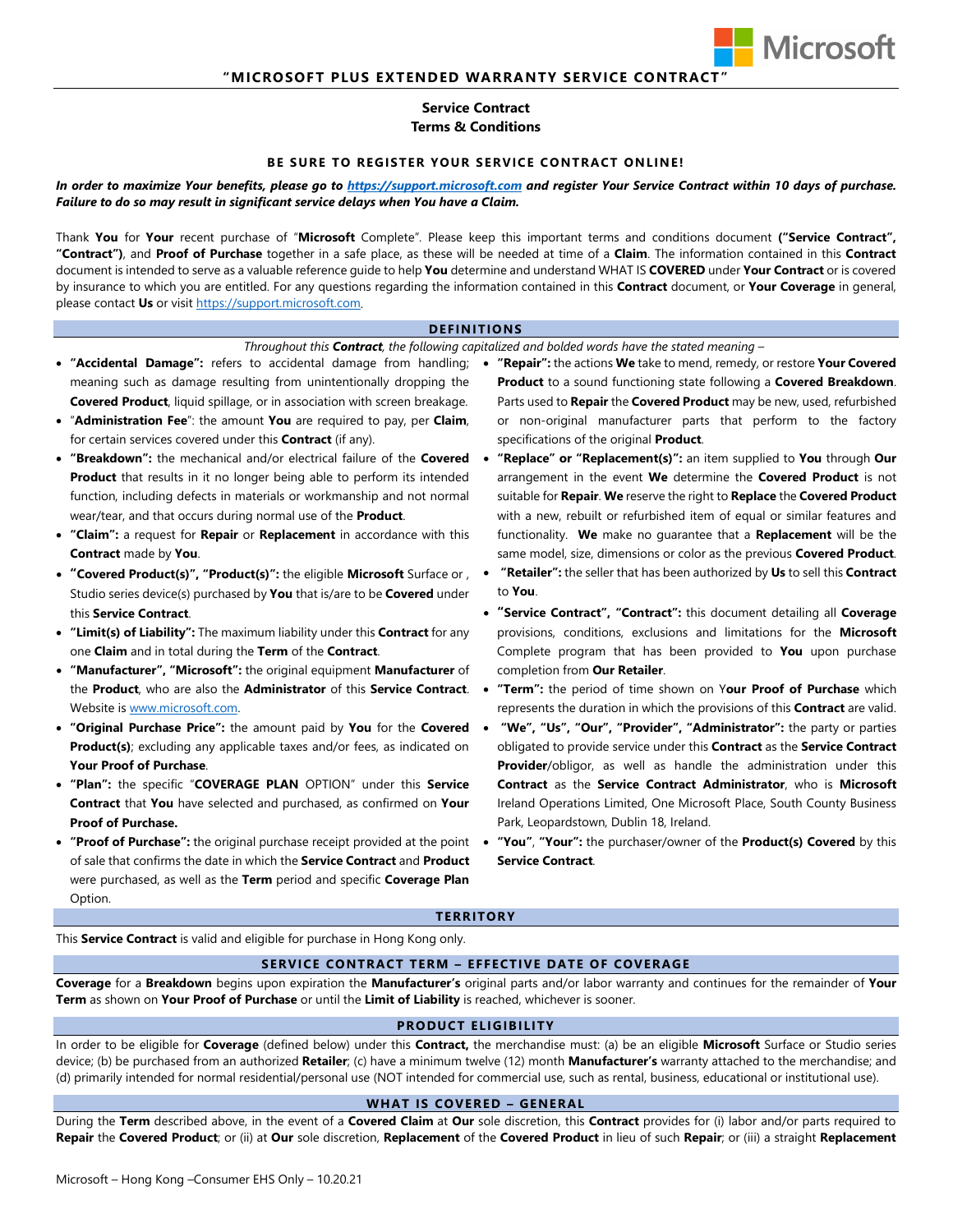

for the **Covered Product** if detailed under **Your Plan** description **("Coverage", "Covered", "Cover")**. Please refer to the "**COVERAGE PLAN** OPTIONS" section that is applicable to **Your Plan** for full details.

For **Breakdown Claims, We** will **Repair** or **Replace Your Product** pursuant to the provisions of this **Contract.** If **We** decide to **Replace Your Product**, technological advances may result in a **Replacement** with a lower selling price than the previous **Covered Product**, and no reimbursement based on any **Replacement** item cost difference will be provided. Any and all parts or units **Replaced** under this **Contract** become **Our** property in their entirety. When a **Replacement** is applicable and provided in lieu of **Repair**, any non-standard accessories, attachments and/or peripherals that are integrated with the **Product**, but that were not provided and included by the **Manufacturer** in the packaging and with the original sale of the **Covered Product**, will NOT be included with such **Replacement**.

## **IMPORTANT NOTICES REGARDING COVERAGE UNDER THIS CONTRACT**

- A. If **We** provide a **Replacement** to **You,** any or all of the following may apply:
	- **We** reserve the right to replace a defective **Product** with a new, rebuilt or refurbished item of equal or similar features and functionality, which may not be the same model, size, dimension or color as the previous **Product;**
	- Technological advances may result in a **Replacement** that has a lower retail or market price than the previous **Product**, and in such situation, this **Contract** shall not provide **You** with any reimbursement for such a price difference; and/or,
	- Any and all **Product** parts, components or entire units **Replaced** under the provisions of this **Contract** shall become **Our** property in their entirety.
- B. **Coverage** described under this **Contract** shall not replace or provide any duplicative benefits during any valid **Manufacturer's** warranty period. During such period, anything **Covered** under the **Manufacturer's** warranty is the sole responsibility of the **Manufacturer** and shall NOT be **Covered** under this **Contract**; regardless of the **Manufacturer's** ability to fulfil its obligations.
- C. **Coverage** under this **Contract** is limited to that which is specifically described in this document, as applicable to **Your Contract**. Anything NOT specifically expressed herein is NOT **Covered** (including but not limited to any training services provided separately by **Microsoft** or **Microsoft's**  designees).
- D. **Your** responsibilities: It is **Your** responsibility to backup any/all software and/or data on a regular basis; especially, prior to commencement of any services **Covered** under this **Contract**. Software and/or data transfer or restoration services are NOT **Covered**.

### **ADMINISTRATION FEE**

Refer to **Your Plan** description in the "**COVERAGE PLAN** OPTIONS" section to confirm if **You** are required to pay any **Administration Fee** amount for **Coverage** under this **Plan**.

### **COVERAGE PLAN OPTIONS**

## *(As indicated on your Proof of Purchase and applicable to You)*

#### **Your Summary of Cover** can be found a[t https://support.microsoft.com](https://support.microsoft.com/)

When purchased, this Surface **Plan** provides the **Coverage** that is described in the "WHAT IS COVERED – GENERAL" section above and subject to the following provisions:

- **COVERED** ESSENTIALS: Surface tablet, laptop, Studio desktop computer, and/or book plus associated power supply unit with attaching cords are **Covered** under this **Plan**, when such are originally supplied by **Microsoft** within a single, all-in-one packaged purchase.
- NOTICE Studio desktop computer only includes mouse and keyboard when such are originally supplied by **Microsoft** within a single, all-in-one packaged purchase).
- NOTICE *–* EXPRESSLY EXCLUDED ITEMS: Digital pen, cover type, keyboard, mouse and any other accessories or add-on items are not **Covered** under this Surface **Plan** (regardless of whether such were originally supplied by **Microsoft** within a single, all-in-one packaged purchase).

#### **ADMINISTRATION FEE**

Under **Your** Surface **Plan**, no **Administration Fee** payment is required.

#### **LIMIT OF LIABILITY**

During **Your Contract Term**, the cumulative maximum amount that **We** are obligated to pay shall not exceed the **Original Purchase Price** of **Your Product**  ("**Aggregate Limit**"). The **Repair** and **Replacement** limits that accumulate towards this **Aggregate Limit** is broken down as follows:

- **REPAIR** LIMIT: Up to three (3) **Repairs** to the original **Product**, which cumulatively, shall not exceed the **Original Purchase Price** of **Your Product**. Once this limit is reached, **Coverage** under the Surface **Plan** will end, regardless of any remaining time under the current **Term**.
- **REPLACEMENT** LIMIT: Up to one (1) **Replacement**, provided at **Our** sole discretion. Once this limit is reached, **Coverage** under this Surface **Plan** will end, regardless of any remaining time under the current **Term**.

#### **ADVANCED EXCHANGE REPLACEMENTS UNDER THIS "SURFACE PLAN"**

If **We** choose to provide a **Replacement**, **We** may provide advanced exchange service. If **We** provide advanced exchange service, the **Replacement Product** will be delivered to **You** in advance of **Our** receipt of the defective **Product**. In exchange, the defective **Product** must be returned to us within ten (10) calendar days of confirmed delivery receipt of the **Replacement Product,** or such longer period as agreed with **Us**. If the defective **Product** is not returned to **Us** within the required or agreed timeframe, **You** will be assessed a non-returned device fee equal to the **Manufacturer's** retail price of the **Replacement Product**.

**COVERAGE OF REPLACEMENT PRODUCT**: A **Replacemen**t provided under this **Plan** will be automatically considered as the "**Covered Product**" referenced throughout the provisions of this **Contract**, and **Coverage** for such **Replacement** will continue for the remainder of **Your** current **Contract Term** (assuming there is remaining time under **You**r current **Term** and that the **Limit Of Liability** has not been reached). A **Replacement** will not extend **Your** current **Contract Term**.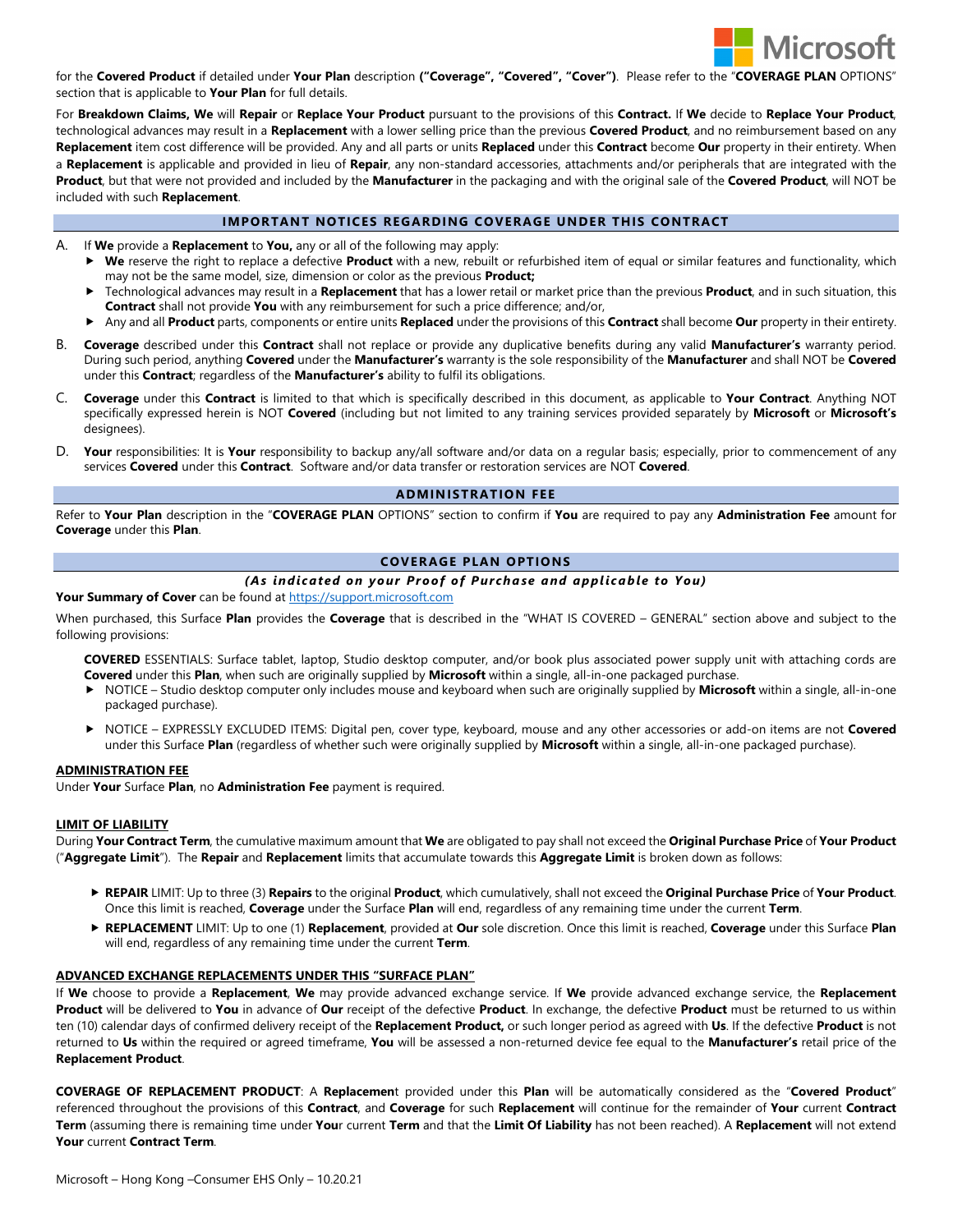

## **PLACE OF SERVICE**

For all covered **Claims**, this **Service Contract** provides pre-paid shipping of the affected **Product**to the servicing location designated by the **Administrator**, as well as shipping of the **Repaired Product** (or **Replacement**, if applicable) back to **Your** registered location on file.

### **LIMIT OF LIABILITY**

In addition to that which is noted in the "**COVERAGE PLAN** OPTIONS" section as applicable to "**Your Plan**", neither **We** nor the **Retailer** shall be liable for any incidental or consequential damages; including but not limited to: (i) property damage, lost time, lost data, or lost income resulting from a defined **Breakdown**, any non-defined mechanical/electrical failure, training services provided separately by **Microsoft** or its affiliates, or any other kind of damage of or in association with the **Covered Product**; including but not limited to any non-covered equipment used in association with the **Covered Product**; (ii) delays in rendering **Covered** services or the inability to render service for any reason; (iii) the unavailability of any parts/components; (iv) any costs incurred by the customer associated with customized installations to fit the **Covered Product** such as third party stands, mounts and customized alcoves and the like; or (v) a **Replacement** that is a different model, size, dimension or color as the previous **Covered Product**. **We** shall not assume any liability or damage to property or injury or death to any party(ies) arising out of the operation, maintenance or use of the **Covered Product** or a **Replacement** provided under the provisions of this **Contract. We** shall not be liable for any and all **Pre-Existing Conditions** (as defined in the GENERAL EXCLUSIONS section) known to **You**, including any inherent **Product** flaws.

### **WHAT IS NOT COVERED – BREAKDOWN EXCLUSIONS**

### **THIS CONTRACT DOES NOT COVER ANY CLAIM IN CONNECTION WITH OR RESULTING FROM:**

#### **(a) Accidental Damage.**

- **(b)** Pre-Existing Conditions incurred or known to **You** ("Pre-Existing Conditions" refers to damages or defects associated with the Covered **Product** that existed before this Contract was purchased).
- **(c)** Improper packaging and/or transportation by **You** or **Your** representative resulting in damage to the **Product** while it is in transit, including improperly securing the **Product** during transportation.
- **(d)** Any indirect loss whatsoever including but not limited to: (i) property damage, lost time, lost data or lost income resulting from a defined **Breakdown** event, any non-defined mechanical/electrical failure, training services provided separately by **Microsoft** or its affiliates, or any other kind of damage of or in association with the **Product**; including, but not limited to any non-covered equipment used in association with the **Product**; (ii) delays in rendering services or the inability to render service for any reason; (iii) the unavailability of any parts/components; (iv) any costs incurred by **You** associated with customized installations to fit the Product such as third party stands, mounts, customized alcoves and the like; or (v) a **Replacement** that is a different model, size, dimension or color as the previous **Product**. **We** shall not assume any liability or damage to property or injury or death to any party(ies) arising out of the operation, maintenance or use of the **Product** or a **Replacement** provided under the provisions of this **Contract**.
- **(e)** Modifications, adjustments, alterations, manipulation or repairs made by anyone other than a service technician authorized by **Us** or other than in accordance with **Manufacturer's** specifications.
- **(f)** Merchandise that is intended for Commercial Use ("Commercial Use" refers to rental, business, educational, institutional or any other primarily non-residential use in which the **Product** is used for financial gain).
- **(g)** Damage from freezing, overheating, rust, corrosion, warping or bending.
- **(h)** Wear and tear, or gradual deterioration of **Product** performance.
- **(i)** The intentional or negligent treatment of the **Product** in a harmful, injurious, malicious, reckless or offensive manner which results in its damage and/or failure**.**
- **(j)** Damage to or malfunction of **Your Product** caused by or attributed to the operation of a software virus or any other software-based malfunction.
- **(k)** Loss, theft, or malicious mischief or disappearance.
- **(l)** Fortuitous events; including, but not limited to riot, nuclear radiation, war/hostile action or radioactive contamination, environmental conditions, exposure to weather conditions or perils of nature; collapse, explosion or collision of or with another object; fire, any kind of precipitation or humidity, lightning,

dirt/sand, smoke, nuclear radiation, radioactive contamination, riot, war or hostile action, governmental act, or internet or other telecommunications malfunction.

- **(m)** Lack of performing the **Manufacturer's** recommended maintenance, operation/storage of the **Product** in conditions outside of the **Manufacturer's** specifications or instructions**.**
- **(n)** Product(s) that are subject to a **Manufacturer's** recall, warranty or rework to repair design or component deficiencies, improper construction, **Manufacturer** error regardless of the **Manufacturer's** ability to pay for such repairs.
- **(o) Product(s)** that have removed or altered serial numbers.
- **(p)** Cosmetic damage however caused to **Your Product**, including marring, scratching and denting unless such cosmetic damage results in loss of functionality.
- **(q)** Normal periodic or preventive maintenance, user education or set up adjustments.
- **(r)** Accessories and peripherals (such as detachable keyboard, digital pen), or attachments.
- **(s)** Cost of component parts not covered by the **Product's** original **Manufacturer's** warranty, or any non-operating / non-powerdriven part, including, but not limited to plastic parts or other parts such as accessory cables, batteries (except as may be otherwise stated in this **Contract**), connectors, cords, fuses, keypads, plastic body or molding, switches and wiring.
- **(t)** Liability or damage to property, or injury, or death to any person arising out of the operation, maintenance or use of the **Product.**
- **(u)** Any cost arising as a result of the failure of any item that is intended to be a consumable item.
- **(v)** Any **Claim** where **Proof of Purchase** had not been provided except where **We** agree to transfer the benefit of the **Contract**.
- **(w)** Any **Claim** for the restoration of software or data, or for retrieving data from **Your Product.**
- **(x)** Any loss, damage, liability, or expense directly or indirectly caused by or contributed to, or arising from, the use or operation, as a means for inflicting harm, of any computer, computer system, computer software program, malicious code, computer virus or process or any other electronic system.
- **(y)** Any **Claim** or benefit under this **Contract** to the extent the provision of such cover, payment of such **Claim** or provisions of such benefit would expose **Us** to any sanctions, prohibition or restriction under United Nations resolutions.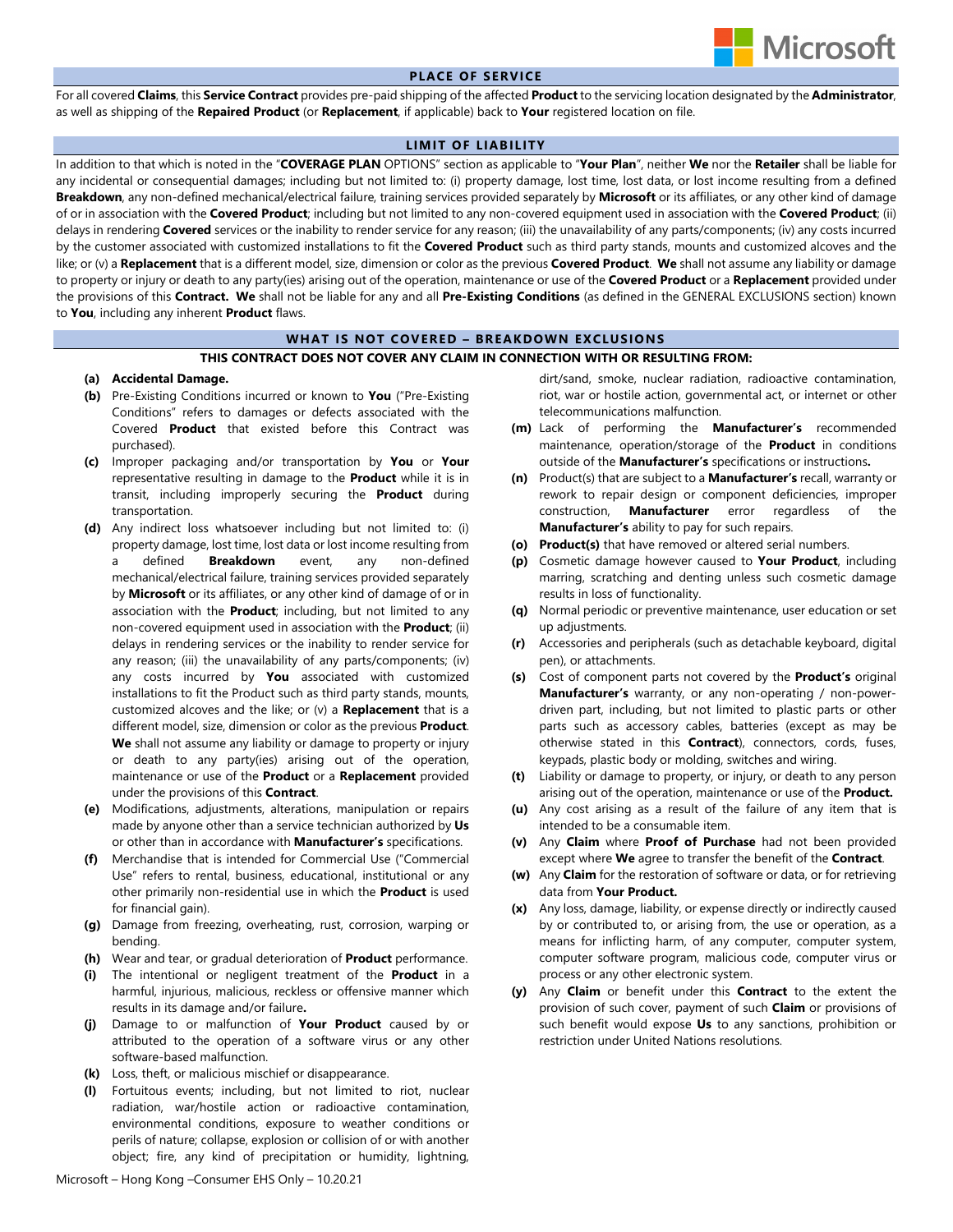

**YOU** ARE RESPONSIBLE FOR BACKING UP ALL SOFTWARE AND DATA ON A REGULAR BASIS AND PRIOR TO COMMENCEMENT OF ANY **REPAIR**. THIS **CONTRACT** DOES NOT **COVER** RESTORATION OF SOFTWARE OR DATA, OR DATA RETRIEVAL TO/FROM **YOUR COVERED PRODUCT**, AND **WE** ARE UNABLE TO TRANSFER SUCH TO ANY **REPLACEMENT** DEVICE THAT MAY BE PROVIDED TO **YOU**. IN NO EVENT WILL **WE** BE RESPONSIBLE FOR THE RESTORATION OF SOFTWARE OR DATA, OR FOR RETRIEVING DATA FROM ANY **PRODUCT**.

**IF YOUR PRODUCT EXPERIENCES AN OCCURRENCE THAT IS EXCLUDED FROM COVERAGE UNDER THIS SECTION, OR IN THE EVENT OF A SERVICE INCIDENT WHEREIN THERE IS A "NO PROBLEM FOUND" DIAGNOSIS FROM OUR AUTHORISED SERVICER, THEN YOU ARE RESPONSIBLE FOR ALL COSTS IN ASSOCIATION WITH SUCH SERVICE, INCLUDING ANY SHIPPING AND/OR ON-SITE SERVICING COSTS.** 

## **HOW TO FILE A CLAIM**

**IMPORTANT: The submission of a Claim does not automatically mean that the Breakdown to Your Product is Covered, under Your Service Contract or the Insurance Policy. In order for a Claim to be considered, You will need to first contact Us for initial diagnosis of the problem with Your Product. There is no Coverage under this Contract or the Insurance Policy if You make unauthorized repairs.**

Please have **Your Proof of Purchase** readily available and call **Us** at the number found a[t http://support.microsoft.com/gp/customer](http://support.microsoft.com/gp/customer-service-phone-numbers)[service-phone-numbers](http://support.microsoft.com/gp/customer-service-phone-numbers) or visit [https://support.microsoft.com](https://support.microsoft.com/) for online web support. **Our** authorized representatives will promptly obtain details regarding the issue **You** are experiencing with the **Product** and will first attempt to resolve the situation over the telephone and/or remotely. If **We** are unsuccessful in resolving the issue over the telephone and/or remotely, **You** will be provided with a **Claim** service request number and further instructions on how to obtain service for **Your Product**.

Please do not take or return **Your Product** to the **Retailer** or send **Your Product** anywhere, unless **We** instruct **You** to do so. If **You** are instructed by **Us** to take the **Product** to an authorized servicer near **You** or to a **Retailer**, or if **You** are instructed to mail-in the **Product** elsewhere (such as an authorized depot center), please be sure to include all of the following with Your **Product**:

- (1) The defective **Product**;
- (2) A copy of **Your Proof of Purchase**;
- (3) A brief written description of the problem **You** are experiencing with the **Product**; and
- (4) A prominent notation of **Your** *Claim service request number* that **We** gave to **You**.

NOTE: If **We** require **You** to mail the **Product** elsewhere, **We** will provide **You** specific instructions on how to mail the **Product**. For mail-in service, **We** will pay for shipping to and from **Your** location if **You** follow all instructions. **You** are urged to use caution when transporting and/or shipping the **Product**, as **We** are not liable for any freight charges or damages due to improper packaging by **You** or **Your** authorized representative.

**Coverage** is only provided for eligible services that are conducted by a servicer, **Retailer**, or depot center which has been authorized by **Us**. If **Your Term** expires during the time of an approved **Claim**, **Breakdown Coverage** under this **Contract** will be extended until the date in which the approved **Claim** in progress has been fulfilled completely in accordance with the terms and conditions of this **Contract**.

## **RENEWABILITY**

Prior to the expiry of the **Plan Term**, **We** may offer **You** the option to renew **Your Coverage**. If **We** offer to renew **Your Coverage**, the renewal price quoted will reflect the age of **Your Product** and the prevailing **Product Replacement** cost at the time of the renewal.

### **TRANSFERABILITY**

**Coverage** under this **Contract** cannot be transferred to any other party or product.

## **CANCELLATION**

## **YOUR** RIGHT TO CANCEL

**You** may cancel this **Contract** at any time by informing **Us** of the cancellation request at the details below.

- **You** may write to **Us** at: Contract Cancellations **Microsoft** Ireland Operations Limited, One Microsoft Place, South County Business Park, Leopardstown, Dublin 18, Ireland.
- Ph: 86-10-5917 9000 or phone **Us** on the phone number found at [http://support.microsoft.com,](http://support.microsoft.com/) or email msespbus@microsoft.com.

If **Your** cancellation request is within forty-five (45) days of the **Contract** purchase date, **Yo**u will receive a one hundred percent (100%) refund of the **Contract** purchase price paid by **You**, provided that no warranty claims have been made during that period.

If **Your** cancellation request is made after forty-five (45) days of the **Contract** purchase date, **You** will receive a pro-rata refund of the **Contract** purchase price paid by **You**, provided no warranty claims have been made.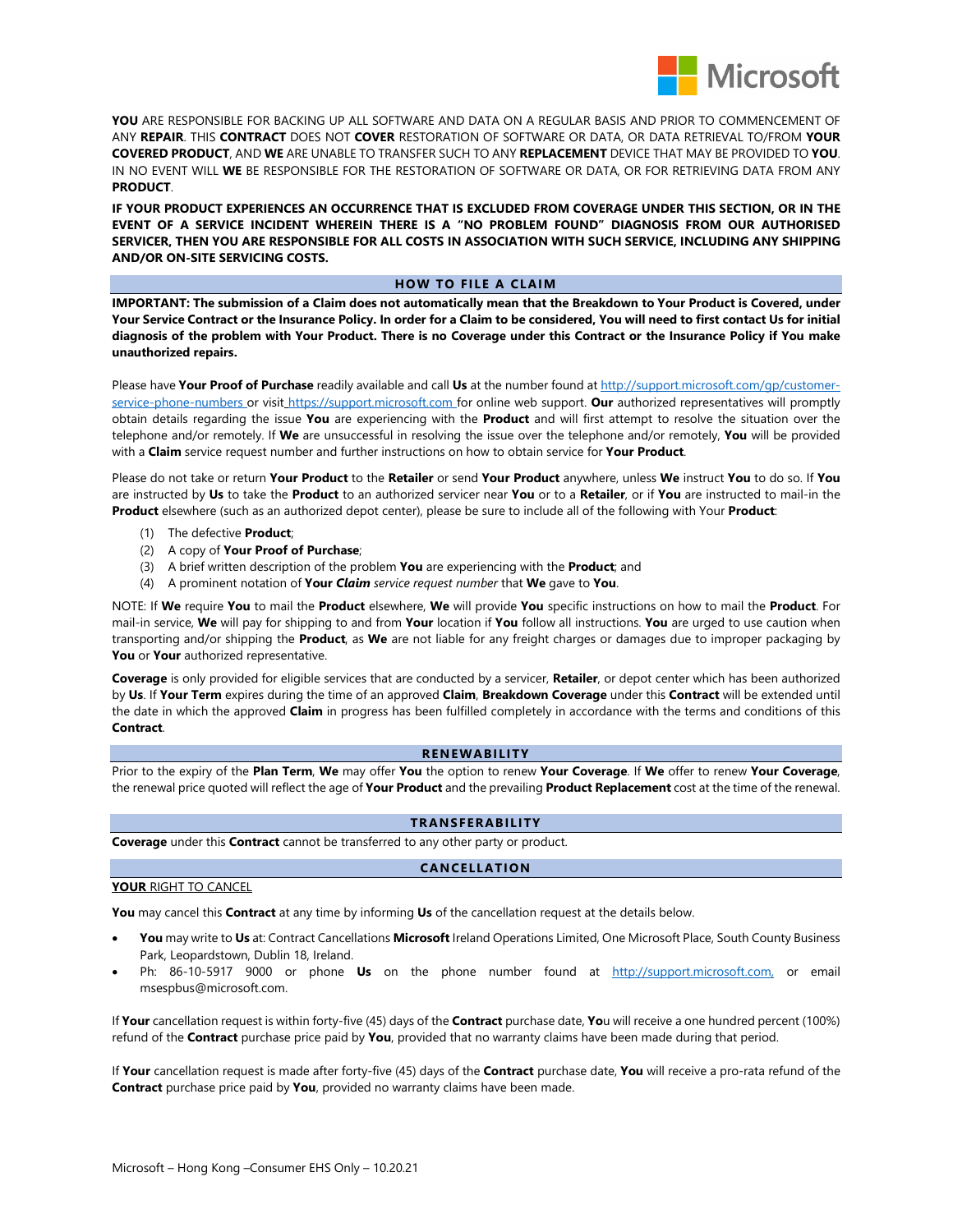

# **OUR** RIGHT TO CANCEL

If **We** cancel this **Contract**, **We** will provide written notice to **You** at least thirty (30) days prior to the effective date of cancellation. Such notice will be sent to **Your** address in **Our** file (email or physical address as applicable), with the reason for and effective date of such cancellation. If **We** cancel this **Contract**, **You** will receive a pro-rata refund based upon the same criteria as outlined above and no cancellation fee applies.

**We** may only cancel this **Contract** for the following reasons:

- (a) non-payment of the **Contract** purchase price/fee by **You,**
- (b) deliberate misrepresentation by **You**, or
- (c) substantial breach of duties under this **Contract** by **You** in relation to the **Product** or its use.

### **COMPLAINTS PROCEDURE**

It is always the intention to provide **You** with a first-class service. However, if **You** are not happy with the service please notify one of **Our** representatives at the telephone number found a[t https://support.microsoft.com](https://support.microsoft.com/) or via email: [msespbus@microsoft.com.](mailto:msespbus@microsoft.com)

**We** will reply within five (5) working days from when **We** receive Your complaint. If it is not possible to give **You** a full reply within this time (for example, because a detailed investigation is required), **We** will give **You** an interim response telling **You** what is being done to deal with **Your** complaint, when **You** can expect a full reply and from whom. In most cases **Your** complaint will be resolved within four (4) weeks.

### **PRIVACY AND DATA PROTECTION**

## **DATA PROTECTION**

**We** are committed to protecting and respecting **Your** privacy in accordance with the current Data Protection Legislation ("Legislation"). For the purposes of the Legislation, the Data Controller is **Microsoft**. Below is a summary of the main ways in which **We** process **Your** personal data, for more information please visit **Our** website a[t Microsoft.com/privacy.](file://amtrustservices.com/afsidata/Offices/London/London%20Legal/International%20Programmes/Microsoft/Terms%20&%20Conditions/Ireland/Microsoft.com/privacy)

### **HOW WE USE YOUR PERSONAL DATA AND WHO WE SHARE IT WITH**

**We** will process the personal data, being any information relating to an identified or identifiable natural person, **We** hold about **You**  in the following ways:

- o For the purposes of providing handling **Request for Services** and any other related purposes. This may include decisions made via automated means, this is for the performance of the contract between **Us** and **You**.
- o For research or statistical purposes, this is for **Our** legitimate interests: for **Us** to analyze historic activity, to improve rating algorithms, and to help predict future business impact, to further commercial interests, to enhance product offering and to develop new systems and processes and for legal obligations based on a jurisdiction outside of Hong Kong.
- o To provide **You** with information, products or services that you request from **Us** or which **We** feel may interest **You**, where **You**  have consented to be contacted for such purposes.
- o To notify **You** about changes to **Our** service, this is for **Our** legal and regulatory obligations.
- o To safeguard against fraud, money laundering, terrorist financing and to meet general legal or regulatory obligations, this is required to meet **Our** legal and regulatory obligations based on a jurisdiction with Hong Kong.

### **DISCLOSURE OF YOUR PERSONAL DATA**

We may disclosure Your personal data to third parties involved in providing products or services to Us, or to service providers who perform services on **Our** behalf. These include, group companies, agents, third party administrators, insurers, credit agencies, fraud detection agencies, solicitors/barristers, accountants, regulatory authorities, and as may be required by law.

### **YOUR RIGHTS**

**You** have the right to:

- a) Object to the processing of **Your** personal data for direct marketing purposes at any time;
- b) Object to the processing of **Your** personal data where processing is based on **Our** legitimate interests;
- c) Access and obtain a copy of the personal data in **Our** control and information about how and on what basis this personal data is processed;
- d) Request erasure of **Your** personal data;
- e) Ask to update or correct any inadequate, incomplete or inaccurate data.
- f) Restrict the processing of **Your** data.
- g) Ask **Us** to provide **Your** personal data to **You** in a structured, commonly used, machine-readable format, or **You** can ask to have it "ported" directly to another data controller, but in each case only where the processing is based on **Your** consent or on the performance of a contract with **You** and the processing is carried out by automated means;
- h) Lodge a complaint with the local data protection authority;
- i) Withdraw **Your** consent at any time where processing is based on **Your** consent, without affecting the lawfulness of processing based on consent before its withdrawal.